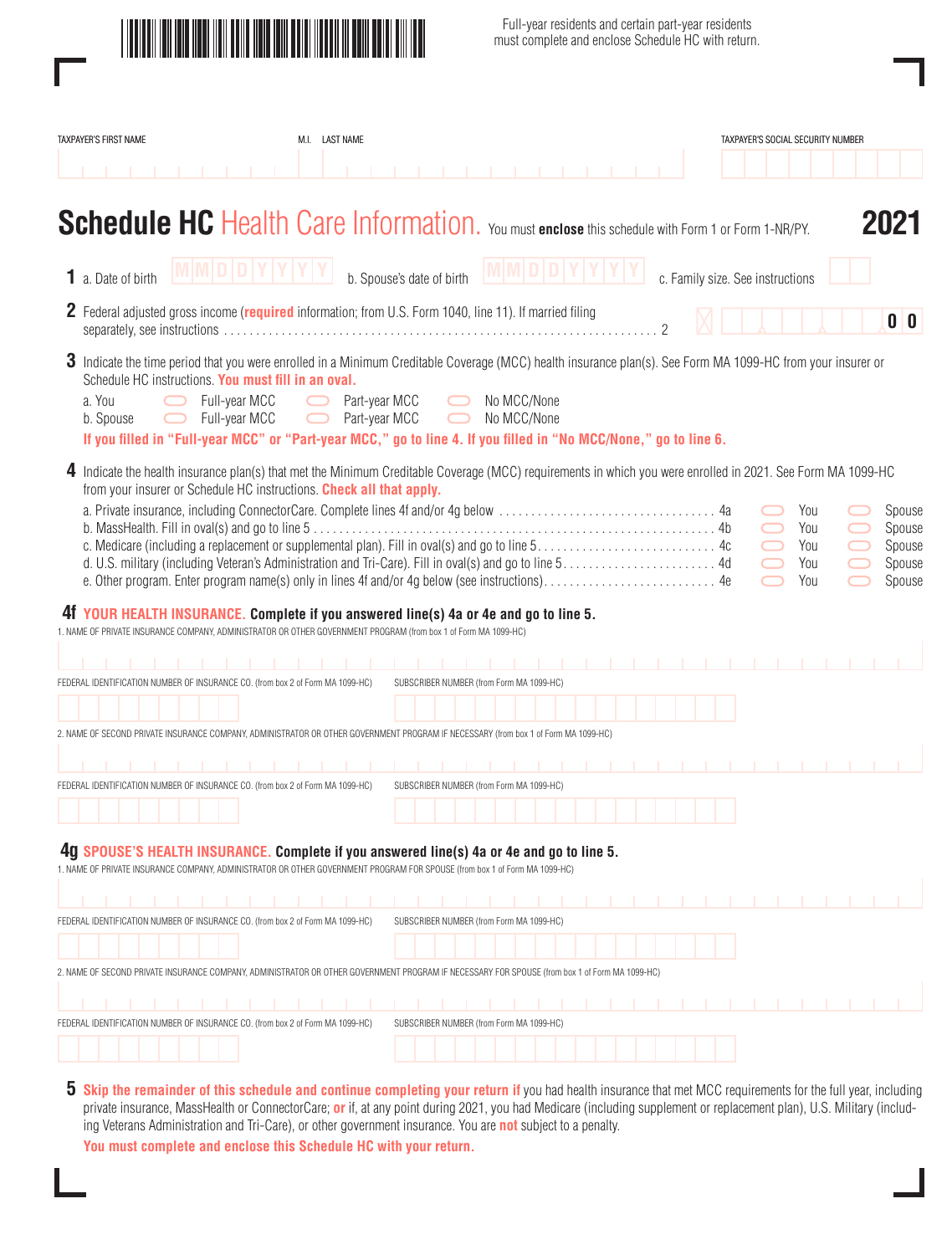**IF YOU HAD HEALTH INSURANCE THAT MET MCC REQUIREMENTS FOR THE FULL YEAR, INCLUDING PRIVATE INSURANCE, MASSHEALTH OR CONNECTORCARE, OR IF YOU HAD MEDICARE, U.S.MILITARY OR OTHER GOVERNMENT INSURANCE AT ANY POINT DURING 2021, YOU ARE NOT SUBJECT TO A PENALTY. SKIP THE REMAINDER OF SCHEDULE HC AND CONTINUE COMPLETING YOUR TAX RETURN.**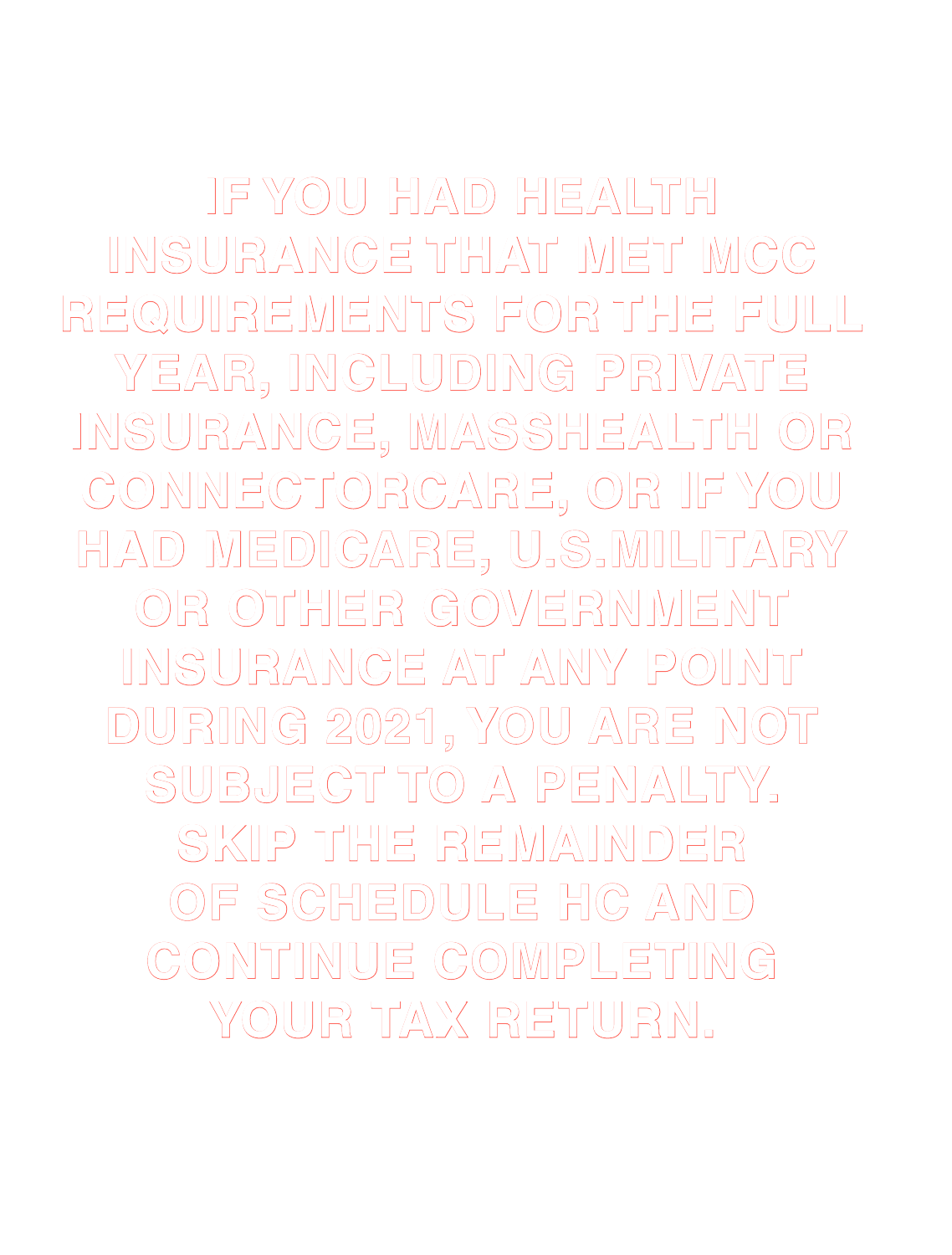

### **2021 SCHEDULE HC, PAGE 2**

| <b>FIRST NAME</b><br>TAXPAYFR'S<br>the contract of the contract of the contract of | IVI.I. | NAME <sup>-</sup> | SOCIAL SECURITY NUMBER |
|------------------------------------------------------------------------------------|--------|-------------------|------------------------|
|                                                                                    |        |                   |                        |

# **Schedule HC** Uninsured for All or Part of 2021.

### **You might be eligible for low- or no-cost health insurance coverage.** If you (and/or your spouse, if married filing jointly) do not have health insurance coverage, you might be eligible for health insurance coverage programs made available by the Commonwealth of Massachusetts. By filling in the oval below, you authorize DOR to share information from your tax return and attached schedules with the Health Connector. If you are married filing jointly, both spouses must check the box for the Health Connector to receive all of your information. The Health Connector will assess your eligibility for those coverage options, including low- or no-cost coverage, and contact you with information. See instructions. **You:** I authorize DOR to share this tax return including attached schedules with the Massachusetts Health Connector for the purpose of assessing my eligibility for insurance affordability programs and contacting me with information about the same. **Spouse:** I authorize DOR to share this tax return including attached schedules with the Massachusetts Health Connector for the purpose of assessing my eligibility for insurance affordability programs and contacting me with information about the same. **6** Was your income in 2021 at or below 150% of the federal poverty level? (See worksheet). . . 6 Yes No If you answer **Yes**, **you are not subject to a penalty in 2021. Skip the remainder of this schedule and complete your tax return**. If you answer **No** and you were enrolled in a health insurance plan that met the Minimum Creditable Coverage (MCC) requirements for part, but not all, of 2021, go to line 7. If you answer **No** and you had no insurance or you were enrolled in a plan that did not meet the MCC requirements during the period that the mandate applied, go to line 8a. **7** Complete this section **only** if you, and/or your spouse if married filing jointly, were enrolled in a health insurance plan(s) that met the Minimum Creditable Coverage (MCC) requirements for part, but not all of 2021. Fill in the ovals below for the months that met the MCC requirements, as shown on Form MA 1099-HC. If you did not receive this form, fill in the ovals for the months you were covered by a plan that met the MCC requirements at least **15 days or more**. If, during 2021, you **turned 18**, you were a **part-year resident** or a taxpayer was **deceased**, fill in the oval(s) below for the month(s) that met the MCC requirements during the period that the mandate applied. See instructions.

You may **only** fill in the oval(s) for the month(s) you had health insurance that met MCC requirements. If you had health insurance, but it did not meet MCC requirements, you must skip this section and go to line 8a.

### **MONTHS COVERED BY HEALTH INSURANCE THAT MET MINIMUM CREDITABLE COVERAGE**

|  | <b>FFB</b> | <b>MARCH</b> |  |  | APRIL MAY JUNE JULY AUG SEPT OCT NOV DEC |  |  |
|--|------------|--------------|--|--|------------------------------------------|--|--|
|  |            |              |  |  |                                          |  |  |
|  |            |              |  |  |                                          |  |  |

 If you had four or more consecutive months either with no insurance or insurance that did not meet the MCC requirements (four or more blank ovals in a row), go to line 8a. Otherwise, **you are not subject to a penalty in 2021. Skip the remainder of this schedule and complete your tax return.**

### **Schedule HC** Religious Exemption and Certificate of Exemption

Do not complete if you are not subject to a penalty.

| 8 a. Religious exemption. Are you claiming an exemption from the requirement to purchase health insurance based on your sincerely-held religious beliefs that cause |  |                             |  |  |
|---------------------------------------------------------------------------------------------------------------------------------------------------------------------|--|-----------------------------|--|--|
| you to object to substantially all forms of treatment covered by health insurance?                                                                                  |  | 8a. You • Yes • No          |  |  |
|                                                                                                                                                                     |  | Spouse $\Box$ Yes $\Box$ No |  |  |

 If you answer **Yes**, go to line 8b. If you answer **No**, go to line 9. If you are filing a joint return and one spouse answers **Yes** but the other spouse answers **No**, see instructions.

spouse  $\sim$  Yes  $\sim$  No

| b. If you are claiming a religious exemption in line 8a, did you receive medical health care during the 2021 tax year? 8b. You C Yes C No |  |  |  |  |
|-------------------------------------------------------------------------------------------------------------------------------------------|--|--|--|--|
|-------------------------------------------------------------------------------------------------------------------------------------------|--|--|--|--|

 If you answer **No** to line 8b, **you are not subject to a penalty in 2021. Skip the remainder of this schedule and continue completing your tax return.** If you answer **Yes** to line 8b, go to line 9. If you are filing a joint return and one spouse answers **Yes** but the other spouse answers **No**, see instructions.

**9 Certificate of exemption.** Have you obtained a Certificate of Exemption issued by the Massachusetts Health Connector for the 2021 tax year?

|  | 9. You • Yes • No |  |  |
|--|-------------------|--|--|
|  | Spouse • Yes • No |  |  |

 **Note:** If you received a Certificate of Exemption from the Federal shared responsibility requirement in 2021, issued by the Federal Health Insurance Marketplace, do not enter that information in line 9.

 If you answer **Yes**, enter the certificate number below, **you are not subject to a penalty in 2021. Skip remainder of schedule and continue completing your tax return.** If you answer **No** to line 9, go to line 10. If you are filing a joint return and one spouse answers **Yes** but the other spouse answers **No**, see instructions. YOUR MASSACHUSETTS CERTIFICATE NUMBER SPOUSE'S MASSACHUSETTS CERTIFICATE NUMBER



**BE SURE TO ENCLOSE SCHEDULE HC WITH YOUR RETURN.**